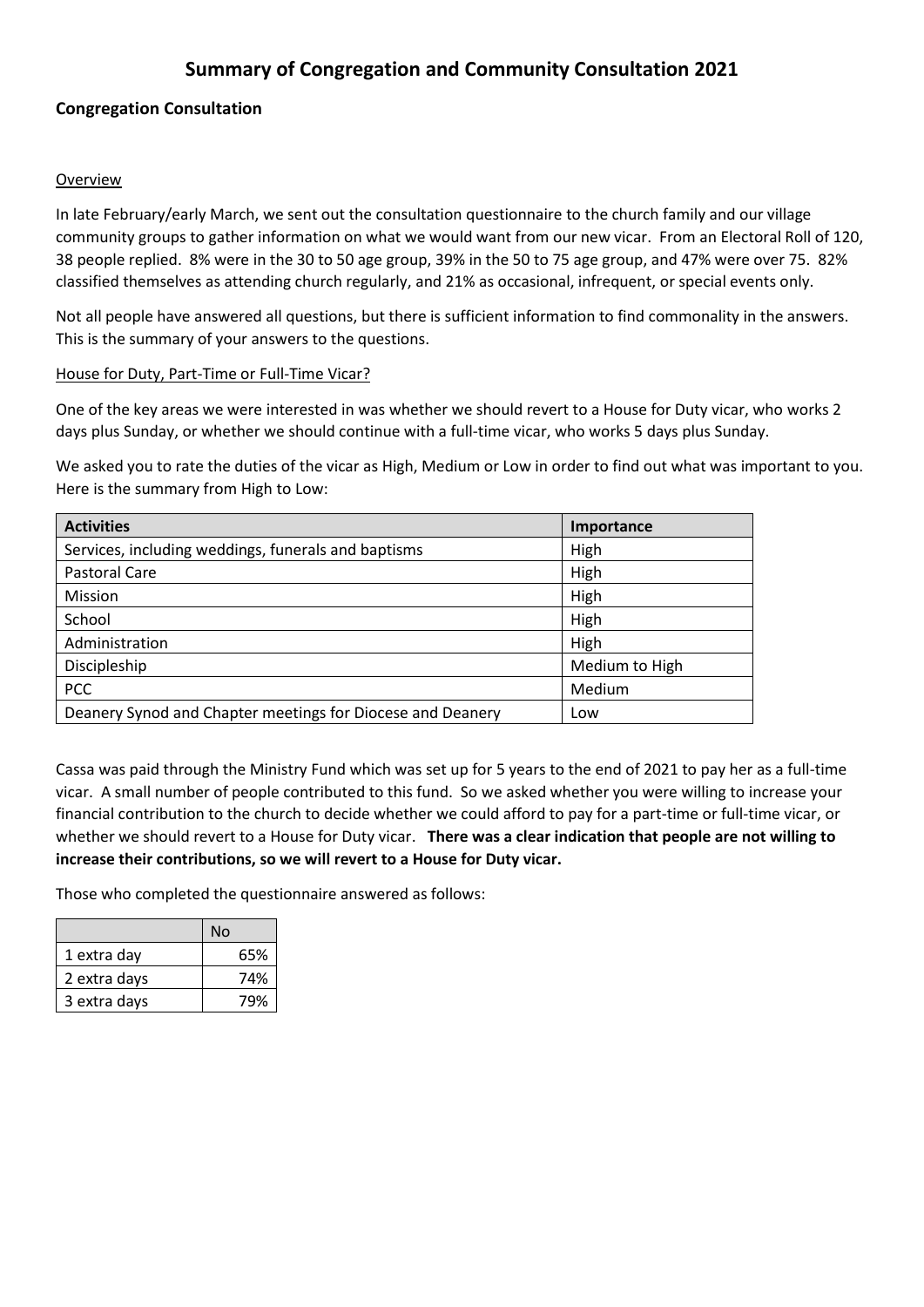#### Attributes and priorities for the new vicar and the church

We asked a number of open questions to understand what you would like to see in the new vicar, and what activities you expected from them, and from the church. Here are the summaries of your replies, capturing the common comments.

#### **Question 1: What are the 3 main attributes you would like to see in the new vicar for Holy Trinity?**

- a. Characteristics for the vicar: friendly, approachable, caring, compassionate, showing empathy, vibrant, bright, cheerful, sense of humour, outgoing, enthusiastic, people person, creative, willing to try new ideas, more informal than formal, demonstrates leadership but also delegates and encourages others to contribute, a team player, a clear and confident speaker, eager to use modern media.
- b. Worship style: traditional and contemporary services, broadminded, accepts diversity, is open to different points of view/worship styles, interested in the issues of society (climate change, etc), eager to work with/have joint activities with the Baptists and Quakers, and Chalfont St Giles.
- c. Community outreach: Continue the contacts and engagement with the local schools and nurseries, support and engage in community activities and be a visible presence, engage with families and young children especially.

# **Question 2: What should be the 3 main priorities for the church family in the next 2 to 3 years for Seer Green and Jordans?**

- a. Build blended worship: rebuild the in-person worship in the church building, but continue to support the online streaming and coffee and chat; encourage families into church; help maintain the church family that may be split between online and in-person; increase participation and involvement from more people, including the children; broaden the appeal of the church; re-establish music and singing in the church.
- b. Support people in their daily life, not just on Sundays: support families and children; support church at home; house groups and discipleship courses; deepen the faith of the congregation, both regulars and less frequent.
- c. Keep the church as the centre of the community for all in the community: mission with the Baptist Church; respond to changes in society and people's lives (Brexit, pandemic, climate change, etc); support local charities; pastoral care.

# **Question 3: What actions do you think the church family could consider in order to continue to support and sustain our communities?**

- a. Welcoming and supportive: visit new residents, welcome pack, welcoming attitude; pastoral care; continue care shown to our neighbours during the pandemic.
- b. Participate in community activities: visible support for local charities, businesses and groups; engagement with the schools and nurseries; support young families; forge closer links; encourage participation of church family in village activities.
- c. Establish church activities to fill the gaps and be open to everyone in the community: coffees, teas, 5 minutes peace, relevant talks and support groups (but not duplicating what the Baptist Church does); invite schools to participate in services; have a variety of services that are friendly and open to everyone.